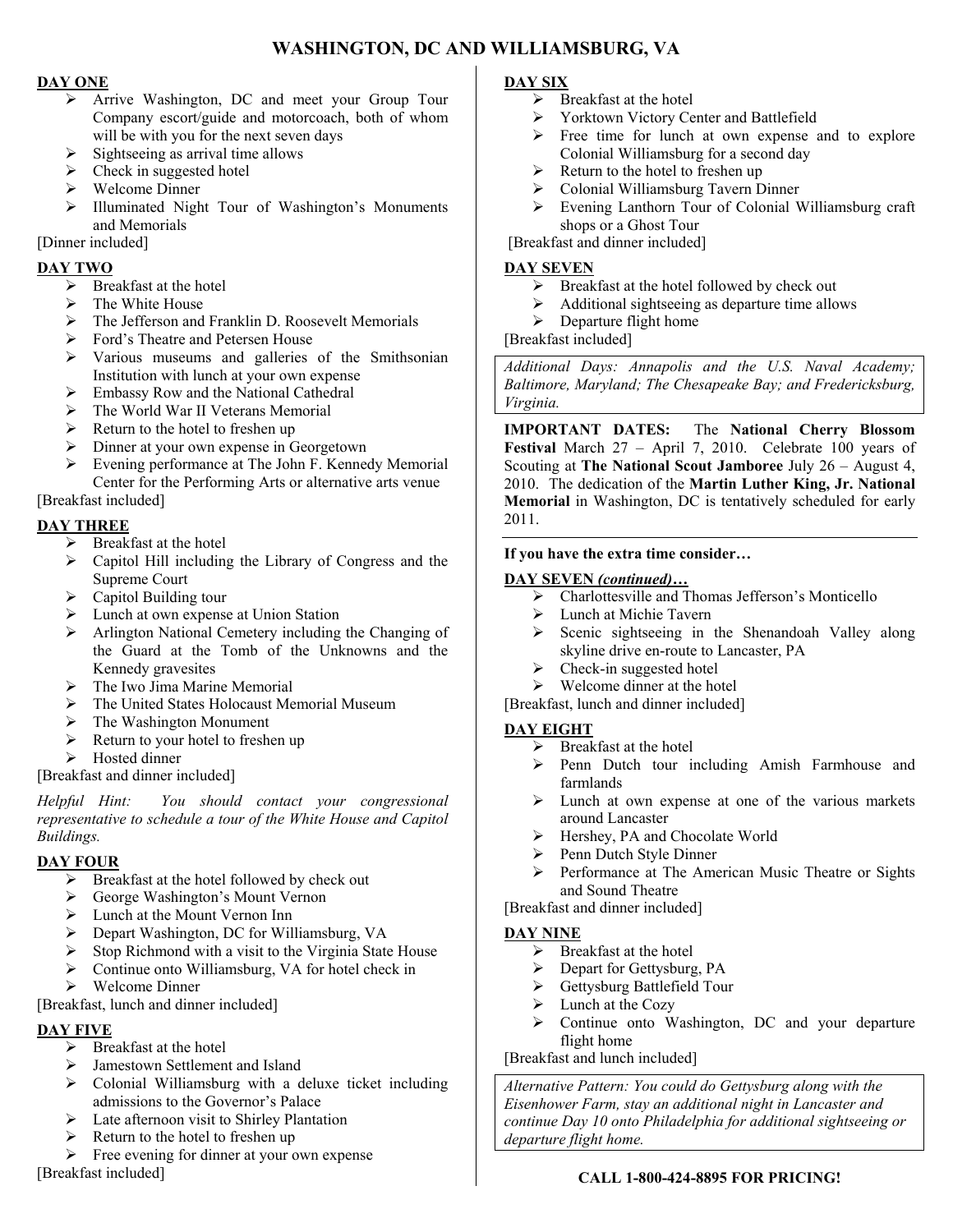# **NEW YORK CITY ITINERARY**

#### **DAY ONE**

- Arrive New York City and meet your Group Tour Company escort/guide and motorcoach both of whom will be with you for the next six days
- $\triangleright$  Sightseeing as arrival time allows
- $\triangleright$  Check in suggested hotel
- $\triangleright$  "Top of the Rock" the observation deck at One Rockefeller Center
- $\triangleright$  Welcome dinner in New York's Little Italy

[Dinner included]

## **DAY TWO**

- $\triangleright$  Breakfast at the hotel
- $\triangleright$  The Statue of Liberty and Ellis Island
- $\triangleright$  Lunch at your own expense
- The Financial District including Wall Street, New York Stock Exchange, and Ground Zero the former site of the World Trade Center Building Complex
- Free time on your own at South Street Seaport or shopping along Canal Street
- $\triangleright$  Return to the hotel to freshen up
- $\triangleright$  Dinner at your own expense
- Performance: Broadway, off-Broadway or alternative venue such as Lincoln Center

[Breakfast included]

## **DAY THREE**

- > Breakfast at the hotel
- Upper Manhattan including Columbia University, Harlem, the Apollo Theatre and the Cathedral of St. John the Divine
- **Exercise 2** Lunch at Tavern on the Green
- Central Park Walking Tour
- > The Metropolitan Museum of Art with free time to explore the museum on your own
- $\triangleright$  Return the hotel to freshen up
- $\triangleright$  Free time on you own this evening for dinner at your own expense and to catch another performance

### [Breakfast and lunch included]

### **DAY FOUR**

- $\triangleright$  Breakfast at the hotel
- $\triangleright$  The NBC Studio Tour
- The Radio City Music Hall Stage Door Tour
- > Lunch at own expense at Grand Central Station
- > The United Nations Tour
- 5th Avenue, St. Patrick's Cathedral and Rockefeller Center with free time for shopping
- $\triangleright$  Return the hotel to freshen up
- $\triangleright$  Free evening to pursue individual interest, hey this is what New York City is all about!

## [Breakfast included]

### **DAY FIVE**

- $\triangleright$  Breakfast at the hotel
- $\triangleright$  The American Museum of Natural History including the Rose Center for Earth and Science and the Hayden Planetarium or The Museum of Modern Art
- > Lunch at own expense in Greenwich Village
- Afternoon sightseeing in New York Villages including Greenwich, Chinatown and SoHo
- $\triangleright$  Return to the hotel and late afternoon free time to pursue individual pursuits
- > Farewell dinner

[Breakfast and dinner included]

# **DAY SIX**

- $\triangleright$  Breakfast at the hotel followed by check out
- $\triangleright$  Sightseeing as departure time allows
- $\triangleright$  Departure flight home
- [Breakfast included]

*Additional Days: New York City makes a great gateway to the Hudson River Valley with West Point and Kykuit.* 

*Helpful Hint: With average hotel rates in Manhattan under \$200.00 a night and the opening of moderate priced hotels, there has never been a better time to visit and stay in the city. If your group is comfortable walking and using public transportation consider saving even more by letting us plan a customized itinerary including direct transfers to and from the airport and hoofing it around the city with your escort/guide. Lower your carbon footprint and be "Green".* 

**WHATS NEW:** *"Billy Elliot"* is still the hottest ticket in town. **February 2010** *"Spiderman: Turn Off the Dark"* directed by Julie Taymor *("The Lion King")* swings onto Broadway. **March 2010** *"The Addams Family"* starring Nathan Lane and Bebe Neuwirth darkens Broadways doorstep. New green space abounds in **Chelsea** with the High Line and in **Times Square** with Pedestrian Plazas and the TKTS ticket booth's red amphitheater-style staircase. Perfect locations for lunch alfresco! In preparation for the **2011** dedication of the National 9/11 Memorial a special preview site has opened to learn about the plans for and progress of the Memorial and Museum currently being built at the World Trade Center site.

#### **If you have the extra time consider…**

### **DAY SIX** *(continued)***…**

- $\triangleright$  Early morning depart for Philadelphia, PA
- $\triangleright$  The Constitution Center
- $\triangleright$  Independence Mall with visits to the Liberty Bell Pavilion and Independence Hall
- Lunch at own expense at the Reading Terminal Market
- $\triangleright$  The Philadelphia Museum of Art
- $\triangleright$  Depart for Wilmington, DE
- $\triangleright$  Check in suggested hotel
- $\triangleright$  Welcome dinner at the hotel

Breakfast and dinner included]

### **DAY SEVEN**

- $\triangleright$  Breakfast at the hotel
- $\triangleright$  The Hagley Museum and Eleutherean Mills
- $\triangleright$  Lunch at Winterthur House and Gardens
- $\triangleright$  Tour Winterthur
- $\triangleright$  The Brandywine River Museum
- Return to the hotel to freshen up
- $\triangleright$  Dinner at the Dilworthtown Inn
- [Breakfast, lunch and dinner included]

### **DAY EIGHT**

- $\triangleright$  Breakfast at the hotel followed by check out  $\triangleright$  Longwood Gardens and lunch at your own exp
- Longwood Gardens and lunch at your own expense
- $\triangleright$  Depart for the airport and departure flight home

*Itinerary Note: With this three-day extension you could fly out of Philadelphia, Baltimore or Washington. If you have a few extra days the above itinerary would dovetail nice with an extended visit to the Baltimore-Washington Metropolitan Area. See our Washington-Williamsburg Itinerary for details.* 

### **CALL 1-800-424-8895 FOR PRICING!**